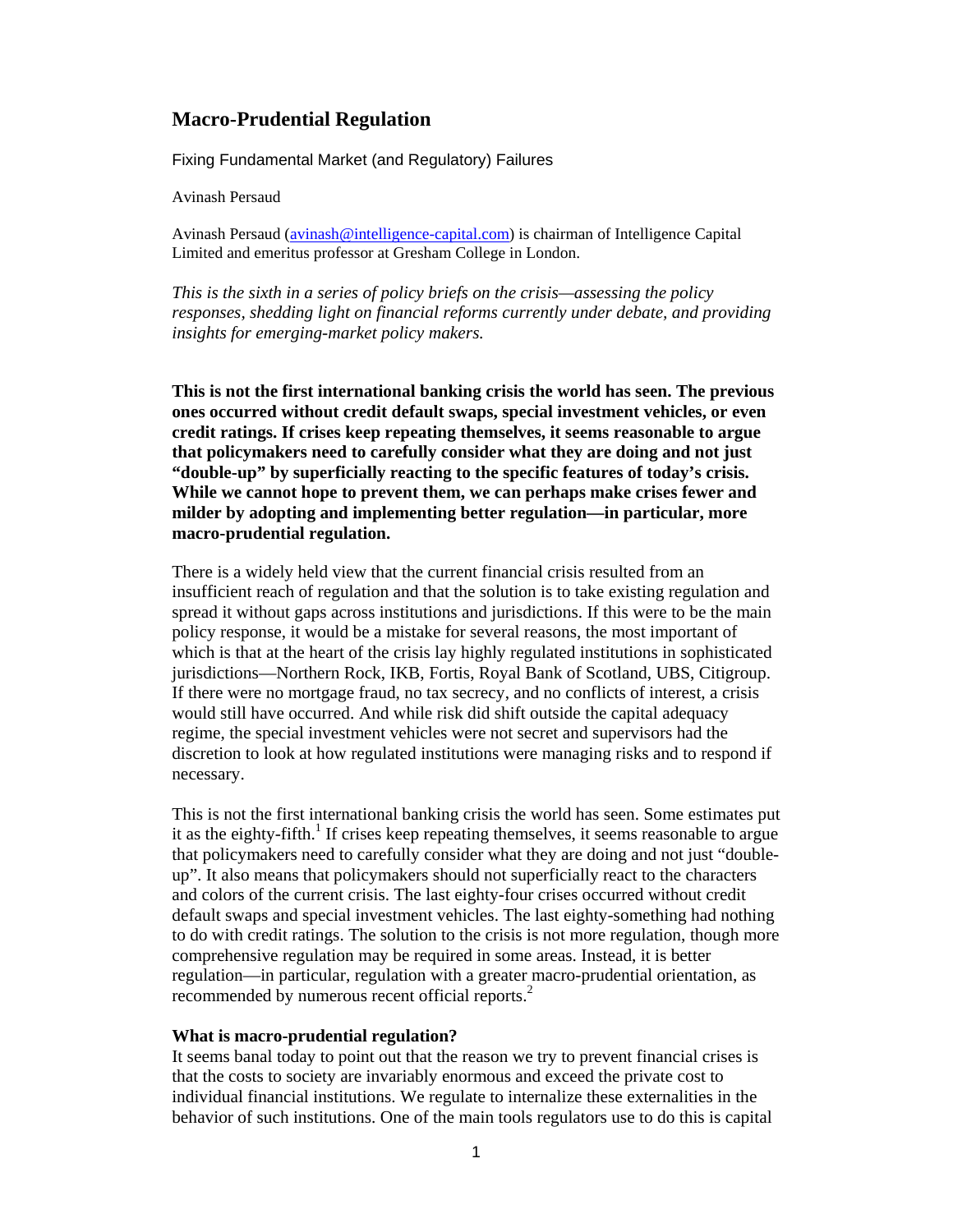adequacy requirements. But the current approach to capital adequacy is too narrow. Capital adequacy levels are set on the implicit assumption that we can make the system as a whole safe by ensuring that individual banks are safe. This represents a fallacy of composition. In trying to make themselves safer, banks and other highly leveraged financial intermediaries can behave in ways that collectively undermine the system. This is in essence what differentiates macro-prudential from micro-prudential concerns.

Here is an example of macro-prudential concerns. Selling an asset when it appears to be risky may be considered a prudent response for an individual bank and is supported by much current regulation. But if many banks do this, the asset price will collapse, forcing risk-averse institutions to sell more and leading to general declines in asset prices, higher correlations and volatility across markets, spiraling losses, and collapsing liquidity. Micro-prudential behavior can cause or worsen systemic risks. A macro-prudential approach to an increase in risk is to consider systemic behavior in the management of that risk: who should hold it, and do they have the incentive to do so? If it is liquidity risk, is it in the interests of the system if all institutions, regardless of their liquidity conditions, sell the same asset at the same time? Risk in a financial system is more than an aggregation of risks in individual institutions; it is also about endogenous risks that arise as a result of the collective behavior of institutions.

Macro-prudential regulation concerns itself with the stability of the financial system as a whole. By contrast, micro-prudential regulation, consisting of such measures as the certification of those working in the financial sector and rules on how financial institutions operate, concerns itself with the stability of individual entities and the protection of individuals. Micro-prudential regulation examines the responses of an individual bank to exogenous risks. By construction, it does not incorporate endogenous risk. It also ignores the systemic importance of individual institutions resulting from such factors as size, degree of leverage, and interconnectedness with the rest of the system.

The existing framework of banking regulation was insufficiently macro-prudential and had been recognized as such by commentators for some time (see Borio 2005; Borio and White 2004; and Persaud 2000). Moreover, the emphasis on microprudential regulation may have contributed to the buildup of some macro risks.

Through many avenues, some regulatory and some not, often in the name of prudence, transparency, and sensitivity to risk, the growing influence of current market prices has intensified homogeneous behavior in financial systems. These avenues include mark-to-market valuation of assets; regulator-mandated market-based measures of risk, such as the use of credit spreads in internal credit models or price volatility in market risk models; and the increasing use of credit ratings, where the signals are slower moving but positively correlated with financial markets. Where measured risk is based on market prices, or on variables correlated with market prices, it can contribute to systemic risk as market participants herd into areas that appear to be safe.<sup>3</sup> And measured risk can be highly procyclical, because it falls in the buildup to booms and rises in volatile busts.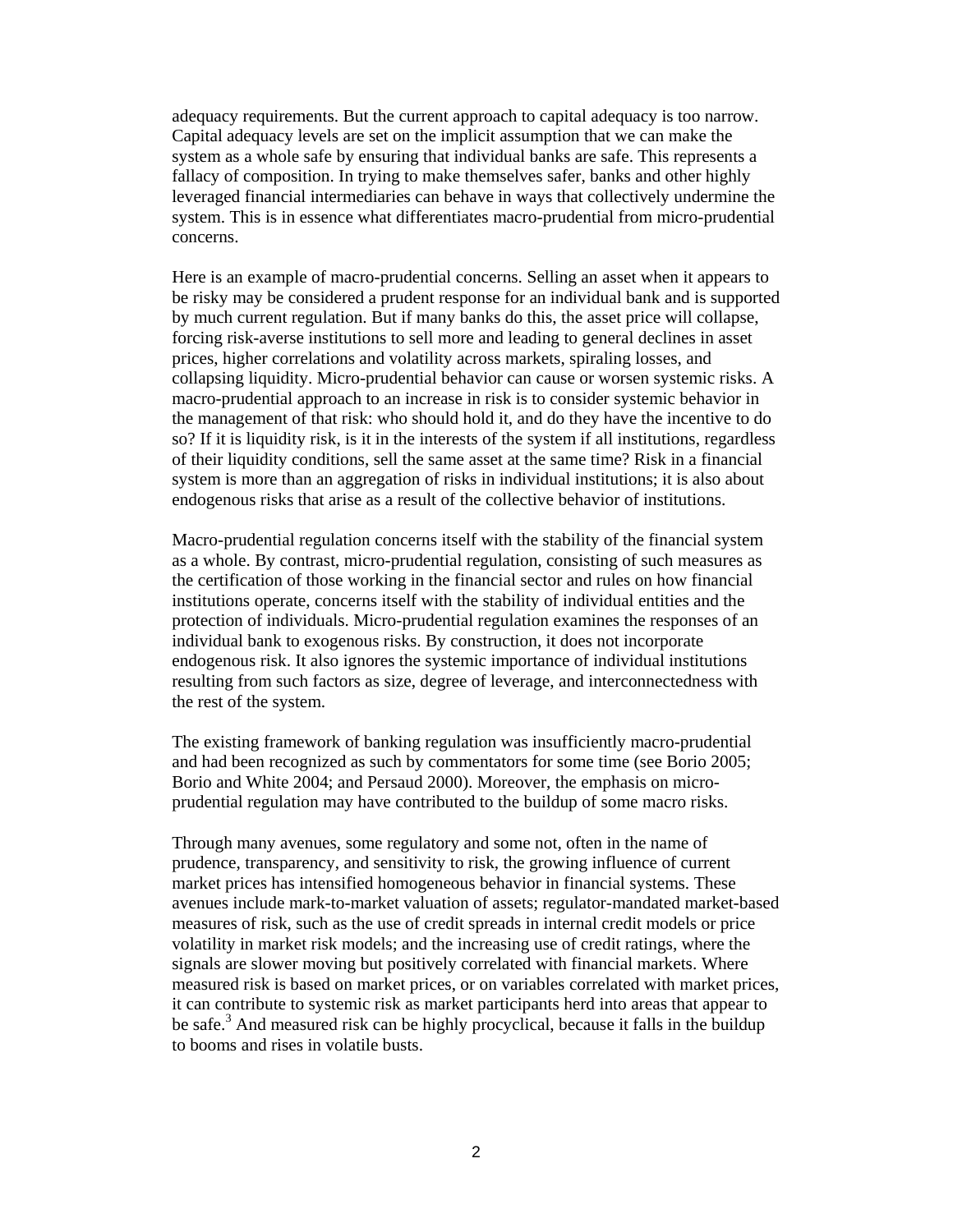# **Macro-prudential regulation and the cycle**

The economic cycle is a major source of homogeneous behavior, so addressing it is a critical macro-prudential concern. In the up phase of the cycle, price-based measures of asset values rise, price-based measures of risk fall, and competition to increase bank profits grows. Most financial institutions spontaneously respond by expanding their balance sheets to take advantage of the fixed costs of banking franchises and regulation; trying to lower the cost of funding by using short-term funding from money markets; and increasing leverage. Those that do not do so are seen as under leveraging their equity and are punished by stock markets. In the more prosaic words of Chuck Prince, former CEO of Citigroup, during an interview with the Financial Times in July 2007, "when the music is playing, you have to get up and dance." By contrast, when the boom ends, asset prices begin to fall and short-term funding to institutions with impaired and uncertain assets or high leverage dries up. Forced sales of assets drive up their measured risk, and the boom inevitably turns to bust.

One of the key lessons of this crisis is that market discipline is little defense against the macro-prudential risks that come with the economic cycle. The institutions that have been most resilient to the crisis, such as HSBC and J.P. Morgan, had lower equity "ratings" (lower price-earnings ratios) than those that proved to be less resilient, such as Northern Rock, Bear Stearns, Fortis, and Lehman Brothers. Market discipline has an important role to play in the efficiency of the financial sector, but it cannot be on the front line of defense against crises.

One reason that market discipline was seen as such an important pillar in the pre-crisis approach to banking regulation was the implicit model that regulators had in mind: financial crashes occur randomly as a result of a bad institution failing and that failure becomes systemic. The historical experience is rather different. Crashes follow booms. In the boom almost all financial institutions look good, and in the bust almost all look bad. Differentiation is poor. The current crisis is another instance of this alltoo-familiar cycle. But if crises repeat themselves and follow booms, banning the products, players, and jurisdictions that were merely the symptoms of the latest boom will do little to prevent the next one.

Moreover, the notion that some financial products are safe and some are not, and that the use of unsafe products is the problem, also looks suspect in a boom-bust world. The booms are often a result of things appearing to be safer than they are. Securitization was viewed as a way of making banks safer. Diversified portfolios of subprime mortgages were viewed as having low delinquency rates. Micro-prudential regulation is necessary to weed out the truly reckless institutions and behavior. But it needs to be supplemented with macro-prudential regulation aimed in part at acting as a countervailing force against the decline of measured risk in a boom (and thus excessive levels and interconnectivity of risk taking) and against the rise of measured risk in the subsequent collapse.

Supervisors have plenty of discretion, but they find it hard to use because of the politics of booms. Almost everyone wants a boom to last. Politicians want to reap electoral benefit from the sense of well-being and prosperity during a boom. Policy officials convince themselves, and try to convince others, that the boom is not an unsustainable credit binge but the positive result of structural reforms that they have put into place. Booms have social benefits. They are associated with a higher appetite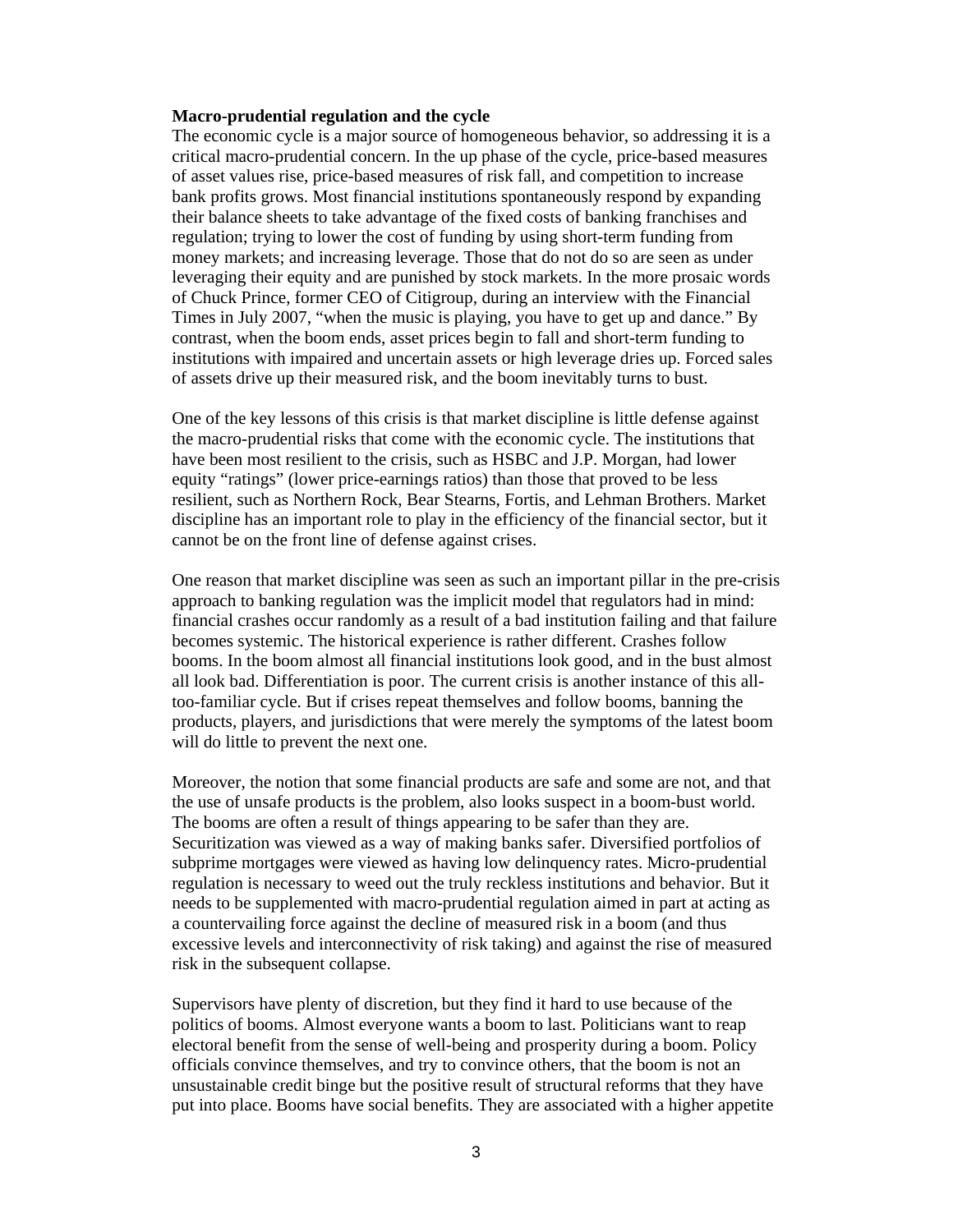for risk and a perception that risks have fallen, and this often means greater access to finance for the previously unbanked and underinsured. Booms are not quite a conspiracy of silence, but there are few who gain from their early demise. So booms tend to be explained away, excused, and accommodated, allowing them to grow larger and larger and thus to cause more damage when they eventually collapse.

# *Countercyclical charges and buffers*

In light of the observations above, there is a growing consensus around three ideas: Capital requirements need to have a countercyclical element in order to, in the words of the April 2 G-20 communiqué, "dampen rather than amplify the financial and economic cycle" by "requiring buffers of resources to be built up in good times." There should be greater emphasis on rules rather than supervisory discretion to counterbalance the political pressures on supervisors. And these rules should include leverage limits and liquidity buffers.

The references in the G-20 communiqué echo a statement by the Basel Committee on Banking Supervision following its March 2009 meeting, recommending the "introduction of standards to promote the buildup of capital buffers that can be drawn down in periods of stress." These statements by the G-20 and the Basel Committee, coupled with similar conclusions by other official reports, suggest that the argument in favor of macro-prudential regulation has been won. But how countercyclical capital charges and liquidity buffers are to be implemented has not yet been addressed in great detail. Given the politics of booms, the "how" is almost as important as the "whether"

In practical terms, Goodhart and Persaud have recommended that regulators increase the existing or base capital adequacy requirements (based on an assessment of inherent risks) by two multiples calculated using a few simple, transparent rules.<sup>4</sup> The first multiple would be a function of the growth of credit and leverage. Regulators should meet with monetary policy officials (where they are separate) in a financial stability committee. This meeting would produce a forecast of the growth of aggregate bank assets that is consistent with the central bank's target for inflation (or other macroeconomic nominal target). The forecast would have a reasonable band around it reflecting uncertainty. If a bank's assets grow above this band, the bank would have to put aside a higher multiple of its capital for this new lending. If its assets grow less than the lower bound, it may put aside a lower multiple.

For example, suppose that the financial stability committee concluded that growth in aggregate bank assets of between 7.5 percent and 12.5 percent was consistent with its inflation target of 3 percent. Growth in a bank's assets by 25 percent, or twice the upper range, may lead to a doubling of the minimum capital adequacy level from 8 percent to 16 percent of risk-weighted assets. A related approach is to have one minimum capital adequacy requirement for "bad" times and one that is twice that level for "good" times, with good and bad times being determined by bank profitability. Of course it is impossible to ascertain whether these capital levels would have made the system safe, but the consensus today is that they would have at least made it safer.

Financial stability committees exist in many countries. But they generally work poorly because their deliberations have no consequence. Requiring such committees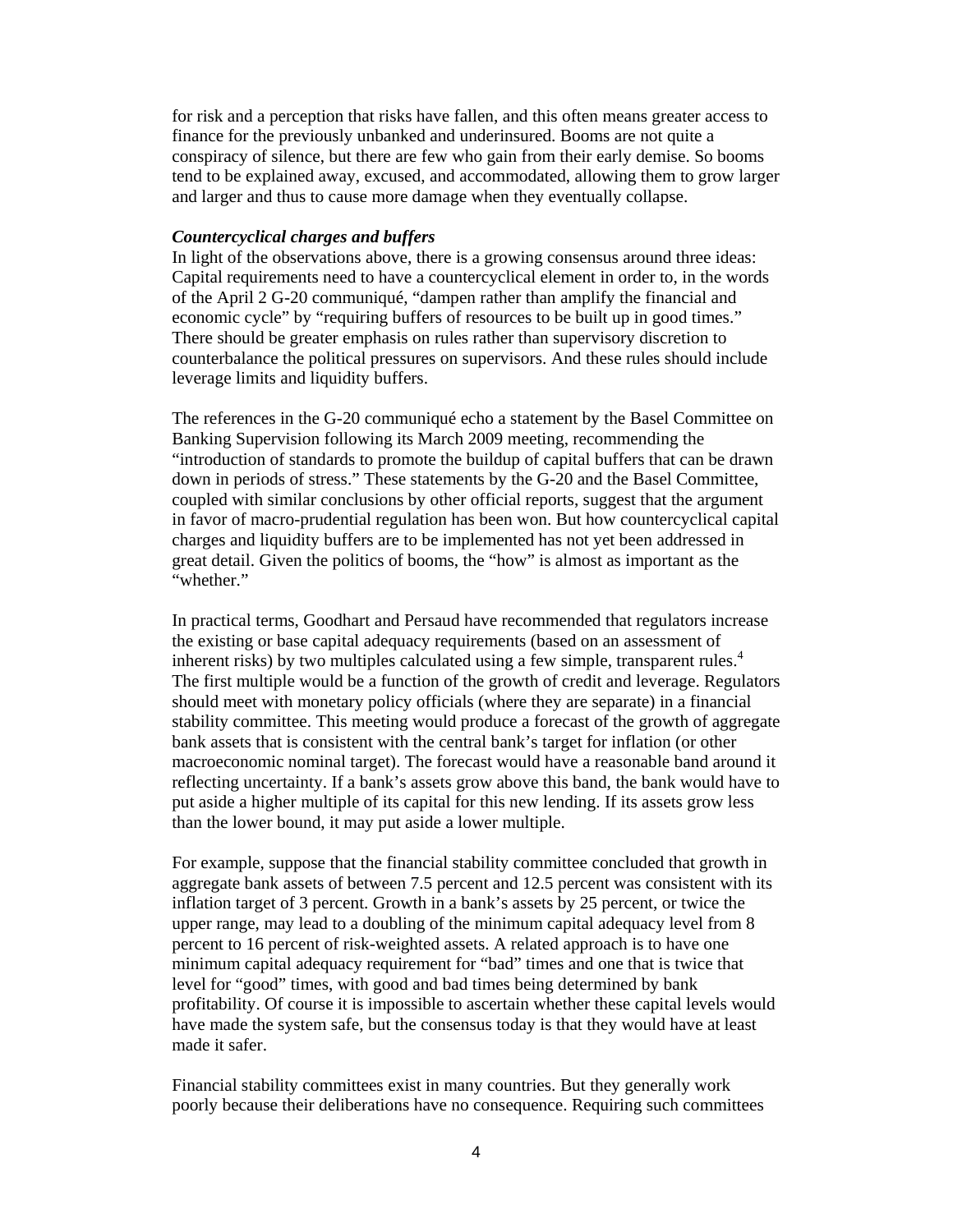to agree on a sustainable level of growth in bank assets could make their work more penetrating and action oriented.

The second multiple on capital requirements would be related to the mismatch in the maturity of bank assets and liabilities. One significant lesson of the crisis is that the risk of an asset is determined largely by the maturity of its funding. Northern Rock and other casualties of the crash might well have survived with the same assets if the average maturity of their funding had been longer. The liquidity of banks' assets has fallen far more than the credit quality of those assets.

If regulators make little distinction on how assets are funded, however, financial institutions will rely on cheaper, short-term funding, which increases systemic fragility and interconnectedness. This private incentive to create systemic risk can be offset through new capital or reserve requirements. It is partly this notion that the G-20 communiqué refers to when stating that the G-20 leaders have agreed to introduce measures "to reduce the reliance on inappropriately risky sources of funding." Liquidity buffers, with their size related to maturity mismatches between assets and liabilities, would have similar effect. But once again there is little discussion of methodology and implementation. Measuring the true maturity of bank assets and liabilities is not a straightforward exercise.

In the framework set out in the Geneva Report (Brunnermeier and others 2009), assets that cannot be posted at the central bank for liquidity can be assumed to have a minimum maturity of two years or more. If a pool of these assets was funded by a pool of two-year term deposits, there would be no liquidity risk and no liquidity charge. But if the pool of funding had a maturity of one month and so had to be rolled over every month, the liquidity multiple on the base capital charge would be near its maximum—say two, so the minimum capital adequacy requirement would rise from 8 percent to 16 percent.

In a boom in which the first countercyclical multiple is also two, the final capital adequacy requirement would be 32 percent of risk-weighted assets (8 percent x 2 x 2). Liquidity multiples would make lending costlier, since banks traditionally fund themselves short and lend long. But the liquidity multiples would give banks an incentive to find longer-term funding, and where they cannot do so, a liquidity buffer or liquidity reserve that could be drawn down in times of stress would buy time for institutions to deal with a liquidity problem.

#### *Can the cycle be measured?*

Many people, most notably former U.S. Federal Reserve Chairman Alan Greenspan, voice the concern that it is very hard to know when we are in a boom. Of course, measuring the cycle is what inflation-targeting central banks do on a daily basis. But this misses the point a little. If the purpose of countercyclical capital charges were to end boom-bust cycles, we would need to be more confident about the calibration of booms than we are today. But if the purpose is to lean against the wind, our calibrations can be less precise.

Recall that without countercyclical charges, the natural inclination in a boom is to lend even more because measured risks fall. The pre-crisis regulatory approach took the economic cycle and amplified it. The goal instead should be to moderate the worst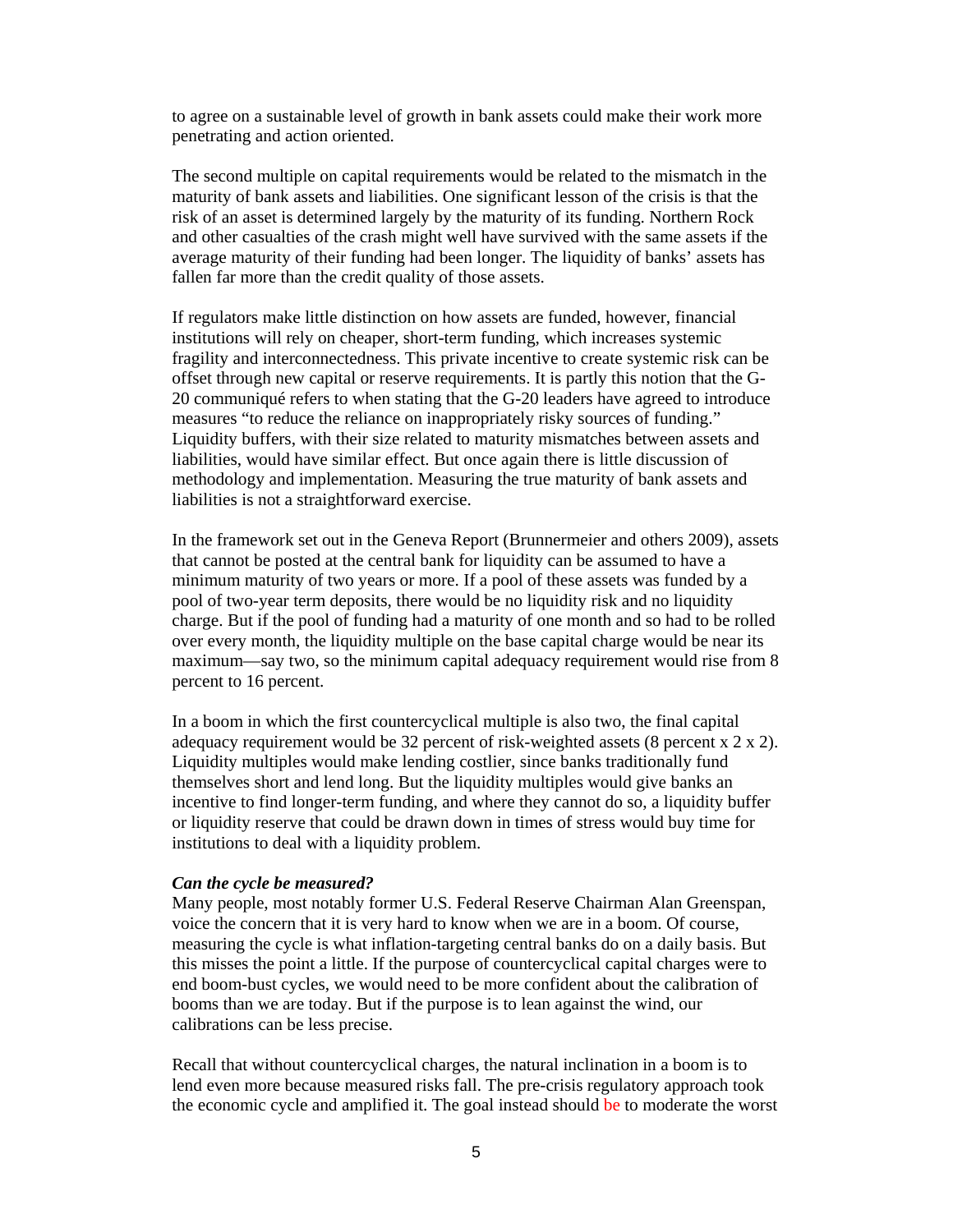excesses of the cycle, not to kill it. Indeed, the cycle is an important source of creative destruction in our economic system.

### *Valuation and mark-to-funding accounting*

Many commentators consider accounting issues to be central in the crisis. They argue that the use of fair-value accounting has added to the spiral of sales. But suspending fair-value accounting is not helpful in an environment made worse by uncertainty. Instead, financial institutions should complement mark-to-market accounting with mark-to-funding valuations (see Brunnermeier and others 2009).

Under mark-to-funding valuations there are essentially two alternative prices for an asset: today's market price and the discounted present value of the future earnings stream. In normal times these two prices are nearly the same. But in a liquidity crisis the market price falls substantially below the present value. If an institution has shortterm funding, the realistic price to use is the market price. If it has long-term funding, the present-value price is a better measure of the risks faced by the institution. Under a mark-to-funding accounting framework a weighted average of the market price and present-value price would be used whose weights would depend on the weighted average maturity of the institution's funding. The combination of liquidity charges and mark-to-funding value accounting would create incentives for institutions to seek longer-term funding and would encourage a tendency for illiquid assets to be owned by institutions with longer-term funding.

At first sight, mark-to-funding would not appear to alleviate the problem facing banks today—in fact, it could make matters worse—because they have short-term funding. But this proposal would have had two ameliorating effects in the crisis. First, many of the bank-owned special investment vehicles that managed assets that were still performing from a credit point of view, but had become highly illiquid, had long-term funding. In the absence of fair-value accounting standards, they would not have joined the selling frenzy that compounded the crisis. Second, without the mark-to-market volatility, institutions with long-term funding would have been more willing to buy these assets. That would have provided greater price support, limiting the spiral of losses that endangered so many banking institutions.

### *Compensation*

In the G-20 communiqué and elsewhere, great attention is placed on dealing with the incentives of individual bankers and traders. However, there are clear limits to how much governments should be involved in private firms' decisions on executive pay. While measures to lengthen bankers' horizons are necessary, greater hopes should be placed in macro-prudential regulation pushing banks to develop incentive packages that better promote through-the-cycle behavior. If that failed, however, regulators should certainly do more to address the important issue of incentives.

# **Macro-prudential regulation beyond the cycle**

The other dimension of macro-prudential regulation is the cross-sectional one – namely, how to manage the buildup of risks arising from the structure of the financial system.

# *Risk assignment*

Requiring the banking system to hold more capital on average will not improve the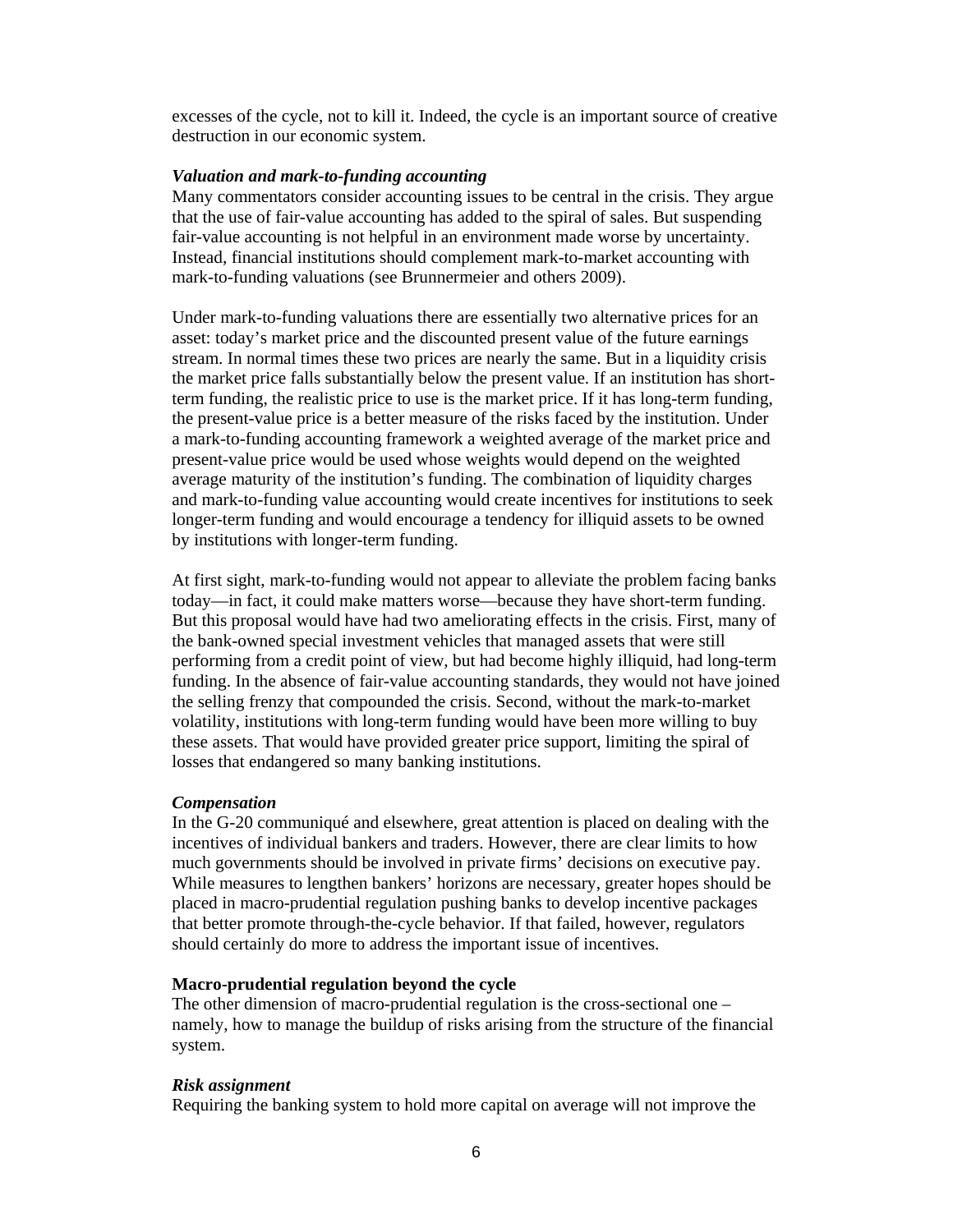resilience of the financial system as a whole unless there is also a better match of risk taking to risk capacity. Indeed, piling up capital requirements may act as an anticompetitive barrier, reinforcing the specter of a few banks holding a government hostage because they are too big to fail.

Micro-prudential regulation was often accompanied by a misguided view of risk as an absolute, constant property of an asset that can be measured, sliced, diced, and transferred. This is an elegant view of risk and has the merit of allowing banks to build highly complex valuation models and to sell highly complex risk management products to handle and distribute risk. But it is also an artificial construct that has little bearing on the nature of risk.

In reality, there is not one constant risk. The three broad financial risks—credit risk, liquidity risk, and market risk—are very different. Moreover, the potential spillover risk from someone holding an asset depends as much on who is holding the asset as on what it is. Different holders have different capacities for different risks. The distinction between "safe" and "risky" assets is deceptive: one can do a lot of damage with a simple mortgage, for example.

The capacity for holding a risk is best assessed by considering how that risk is hedged. Liquidity risk—the risk that an immediate sale would lead to a large discount in the price—is best hedged over time and is best held by institutions that do not need to respond to an immediate fall in price. A bank funded with short-term money market deposits has little capacity for liquidity risk. Credit risk—the risk that someone holding a loan will default—is not hedged by having more time for the default to happen but by having offsetting credit risks. Banks, with access to a wide range of credits, have a far greater capacity than most to diversify and hedge credit risks.

The way to reduce systemic risk is to encourage individual risks to flow to where there is a capacity for them. Unintentionally, much micro-prudential regulation did the opposite. By not requiring firms to put aside capital for maturity mismatches and by encouraging mark-to-market valuation and daily risk management of assets by everyone, regulators encouraged liquidity risk to flow to banks even though they had little capacity for it. By requiring banks to hold capital against credit risks, regulators encouraged credit risk to flow to those that were seeking the extra yield, were not required to set aside capital for credit risks, and had limited capacity to hedge that risk. No reasonable amount of capital can remedy a system that inadvertently leads to risk-bearing assets being held by those without a capacity to hold them.

What can regulators do? They need to differentiate institutions less by what they are called and more by how they are funded. They should require more capital to be set aside for risks where there is no natural hedging capacity. This will draw risks to where they can be best absorbed. They also must work to make value accounting and risk management techniques sensitive to funding and risk capacity. Instead, under the current system, the natural risk absorbers behave like risk traders, selling and buying when everyone else is doing so.

Capital requirements encouraging those with a capacity to absorb a type of risk to hold that risk not only will make the system safer without destroying the risk taking that is vital for economic prosperity; they also will introduce new players with risk capacities. This would both strengthen the resilience of the financial system and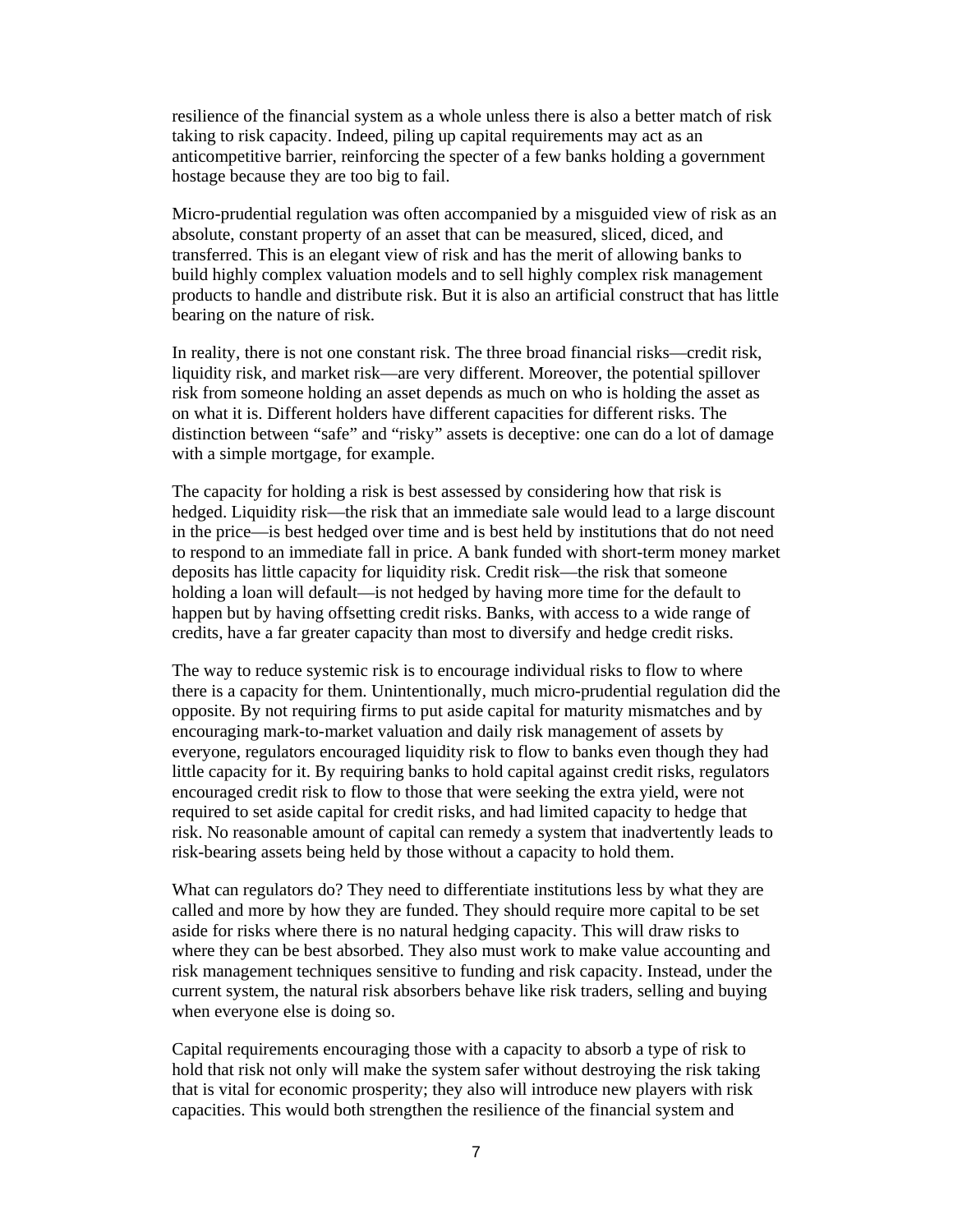reduce our dependence in a crisis on a few banks that appeared to be well capitalized during the previous boom.

# *Systemic institutions*

Not all financial institutions pose systemic risks. Regulation should acknowledge that some banks are systemically important, and others less so. In each country supervisors establish a list of systemically important institutions that receive closer scrutiny and require greater containment of behavior. Critical factors that determine systemic importance for an institution, instrument, or trade are size of exposures, especially with respect to the core banking system and retail consumers; degree of leverage and maturity mismatches; and correlation or interconnectivity with the financial system.

In the past, interconnectivity has been understood to include issues such as payment and settlement systems, and these remain vital. Today, interconnectivity may also include institutions that behave in a highly correlated manner even if individually they appear small relative to the size of the financial system.

Goodhart and Persaud, as members of the UN Commission of Experts on Reforms of the International Monetary and Financial System, have urged the commission to recommend establishing a list of systemically important instruments. And where instruments are declared systemically important because of their volume, link to leverage, or interconnectivity, they recommend requiring that the instruments be registered and, where appropriate, exchange traded and centrally cleared.

# **Host and home country regulation**

A gathering view is that financial institutions are global and so financial regulation needs to be global. But reality does not rhyme so easily. The crisis would not have been averted by more international meetings, and it has taught us that there is much that needs to be done at the national level to strengthen regulation. Countercyclical and liquidity charges cannot be set or implemented globally but need to be handled nationally in accordance with national cycles.

Although there is a clear need for cross-border sharing of information and coordination of regulatory actions and principles (particularly in micro-prudential regulation), the setting of capital rules and banking supervision is likely to switch back from "home country" to "host country." This should not be resisted because it would have two additional benefits, particularly for emerging economies. First, if foreign banks were required to set up their local presence as independent subsidiaries that could withstand the default of an international parent, it would reduce exposure to lax jurisdictions more effectively than trying to force everyone to follow a standard that could be inappropriate and would in any case be enforced with different degrees of intensity. Second, nationally set countercyclical charges could give commoncurrency areas or countries with fixed or managed exchange rates a much-needed additional policy instrument—one that could provide a more differentiated response than a single interest rate could to a boom in one member state and deflation in another. This policy instrument may also be important in emerging economies, where, perhaps as a result of the absence of developed bond and currency markets, interest rates are not an effective regulator of the economic cycle.

# **Conclusion**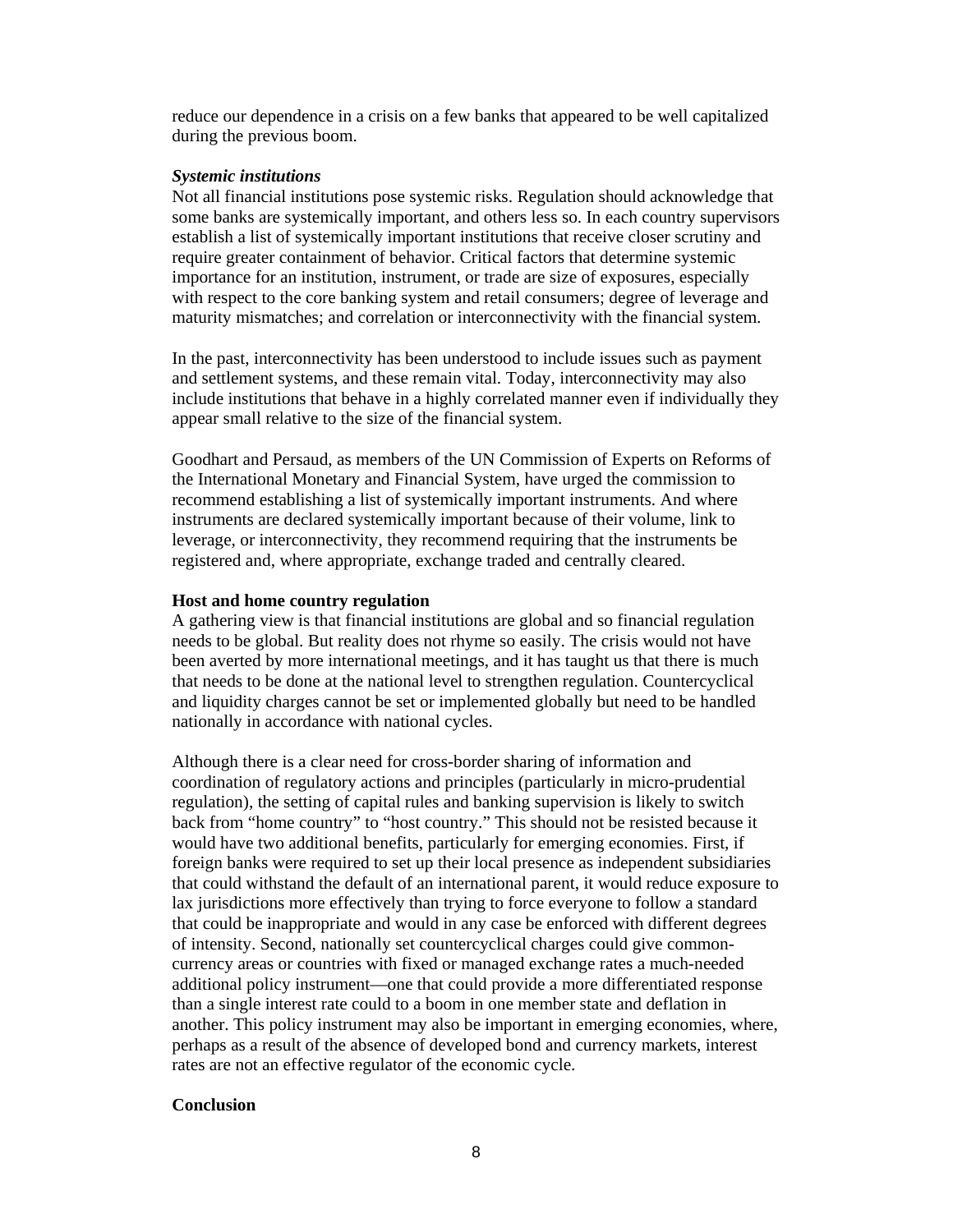Warren Buffett famously remarked that you see who is swimming naked only when the tide runs out. By this, he probably means that while fraud and unethical practices are going on all the time, they become visible only when the veil of rising market prices is removed. They are not the cause of the tide going out; they are merely revealed by it. We must continue to clamp down on fraud and ethical abuses and promote transparency, but this is not enough to avoid crises. We cannot avoid crises without avoiding the booms—booms that are always underpinned by a good story explaining why it is prudent for individual institutions to lend more. Micro-prudential regulation is not enough; it must be supplemented by macro-prudential regulation that catches the systemic consequences of all institutions acting in a similar manner. While we cannot hope to prevent crises, we can perhaps make them fewer and milder by adopting and implementing better regulation—in particular, more macro-prudential regulation.

# **References**

- Borio, C. 2005. "Monetary and Financial Stability: So Close and Yet So Far." *National Institute Economic Review* 192 (1): 84–101.
- Borio, C., and W. White. 2004. "Whither Monetary and Financial Stability? The Implications of Evolving Policy Regimes." BIS Working Paper 147, Bank for International Settlements, Basel.
- Brunnermeier, M., A. Crockett, C. A. E. Goodhart, A. D. Persaud, and H. Shin. 2009. *The Fundamental Principles of Financial Regulation.* Geneva Report on the World Economy 11. Geneva: International Center for Monetary and Banking Studies; London: Centre for Economic Policy Research.
- de Larosiere Group. 2009. *Report of the High-Level Group on Financial Supervision in the EU*. Brussels.
- FSA (U.K. Financial Services Authority). 2009. *The Turner Review: A Regulatory Response to the Global Banking Crisis.* London.
- Goodhart, C. A. E., and A. D. Persaud. 2008a. "How to Avoid the Next Crash." *Financial Times*, January 30.
- Goodhart, C. A. E., and A. D. Persaud. 2008b. "A Party Pooper's Guide to Financial Stability." *Financial Times*, June 5.
- G-30 (Group of Thirty). 2009. *Financial Reform A Framework for Financial Stability.* Washington DC.
- Persaud, A. 2000. "Sending the Herd off the Cliff Edge: The Disturbing Interaction between Herding and Market-Sensitive Risk Management Systems." First Prize Essay, Jacques de Larosiere Award in Global Finance, Institute of International Finance, Washington, DC.
- Reinhart, C., and K. Rogoff. 2008. *This Time Is Different: A Panoramic View of Eight Centuries of Financial Crises.* NBER Working Paper 13882. Cambridge, MA: National Bureau of Economic Research.
- UN Commission of Experts on Reforms of the International Monetary and Financial System. 2009. *Recommendations.* New York: United Nations.